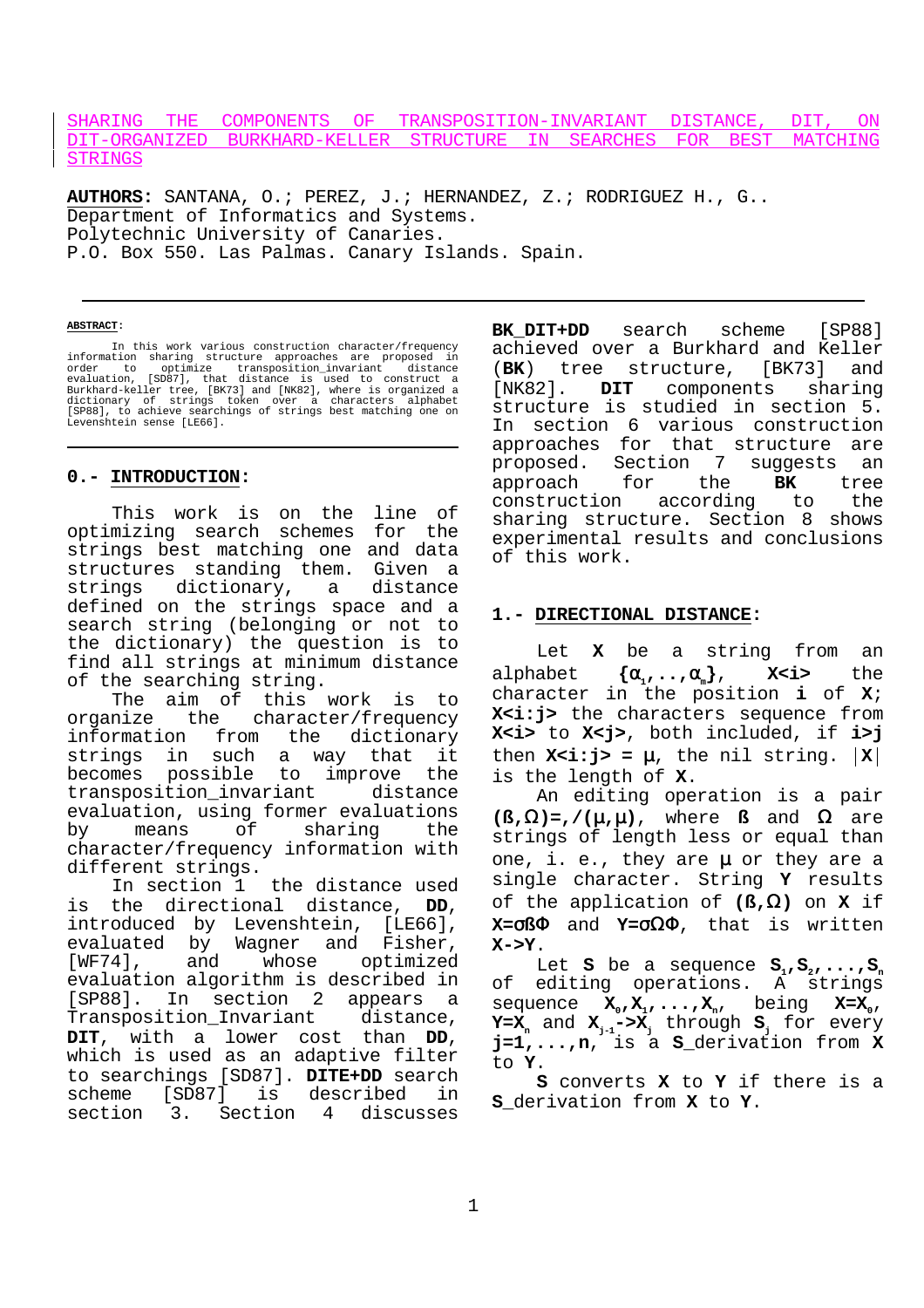Let  $\Gamma$  be an arbitrary cost function that assigns a positive real number Γ**(ß,**Ω**)** to each editing operation **(ß,**Ω**)**. Γ can be extended to the sequence **S**:

$$
\Gamma(S) = \sum_{j=1}^{n} \Gamma(S_j)
$$
, if n \ge 1  
and 
$$
\Gamma(S) = 0
$$
, if n = 0

Minimum cost of the sequences transforming **X** to **Y** is named editing directional distance from **X** to **Y**, **DD(X,Y)**. Algorithm describing its computation, [LA87] and [UK83], has been shown by Santana, Perez and others, [SP88], it follows, as in this work, the criterion that cost of any editing operation is equal to one.

#### **2.- TRANSPOSITION-INVARIANT DISTANCE:**

$$
DIT(X, Y) = \frac{1}{2} \left( \sum_{i=1}^{m} |X_{\alpha_i} - Y_{\alpha_i}| + |X| - |Y| \right)
$$

Were **X** and **Y** are strings, **X**<sup>α</sup>**<sup>i</sup>** and **Y**<sub>α<sub>i</sub> are respectively the appearing frequencies of the</sub> frequencies character α**i** in **X** and **Y**.

It has been proved, [SD87], that:  $DT(X,Y) \leq DD(X,Y)$ .

### **3.- DITE+DD SCHEME:**

The dictionary is organized as a<br> $\mu$ , [SD87], where components tree, [SD87], where components contributing to **DIT** evaluation are structured. It has a root node sorting by strings lengths. Hanging from it there is a tree-part where each node holds a character  $\alpha$  and sorts by the various appearing frequencies, **f**, of that character in the respective subdictionary. When a tree-part branch can not sort more there is a chain-part which is a chained list holding the resting α**/f** pairs. Hanging from the chain-part

is the **SIT**-chain that is a list of **DIT** synonyms.

Covering the root node begins on the position given by the search string length and alternatives are taken attending length nearness. Pathing through tree-part evaluates **DIT** components at the same time as the structure is covered beginning on the current node branch corresponding to the character appearance frequency in the search string, and continuing on nearer frequencies. Pathing through the chain-part is sequential. If **SIT**-chain is reached then **DD** between the search string and all elements on it is evaluated. Exploration limits on this structure are fixed by the searching radius.

#### **4.- BK DIT+DD SCHEME:**

In this scheme the dictionary is organized as a Burkhard & Keller tree, **BK**, using **DIT** as a construction distance. That is, dictionary strings will be stored in a tree, putting into each node, in principle at random, a string **C**, and hanging from branch **i** of the node all subdictionary strings that are at **DIT** distance **i** from **C**.



The search process consists of positioning the search string, **CB**, on the current node branch given by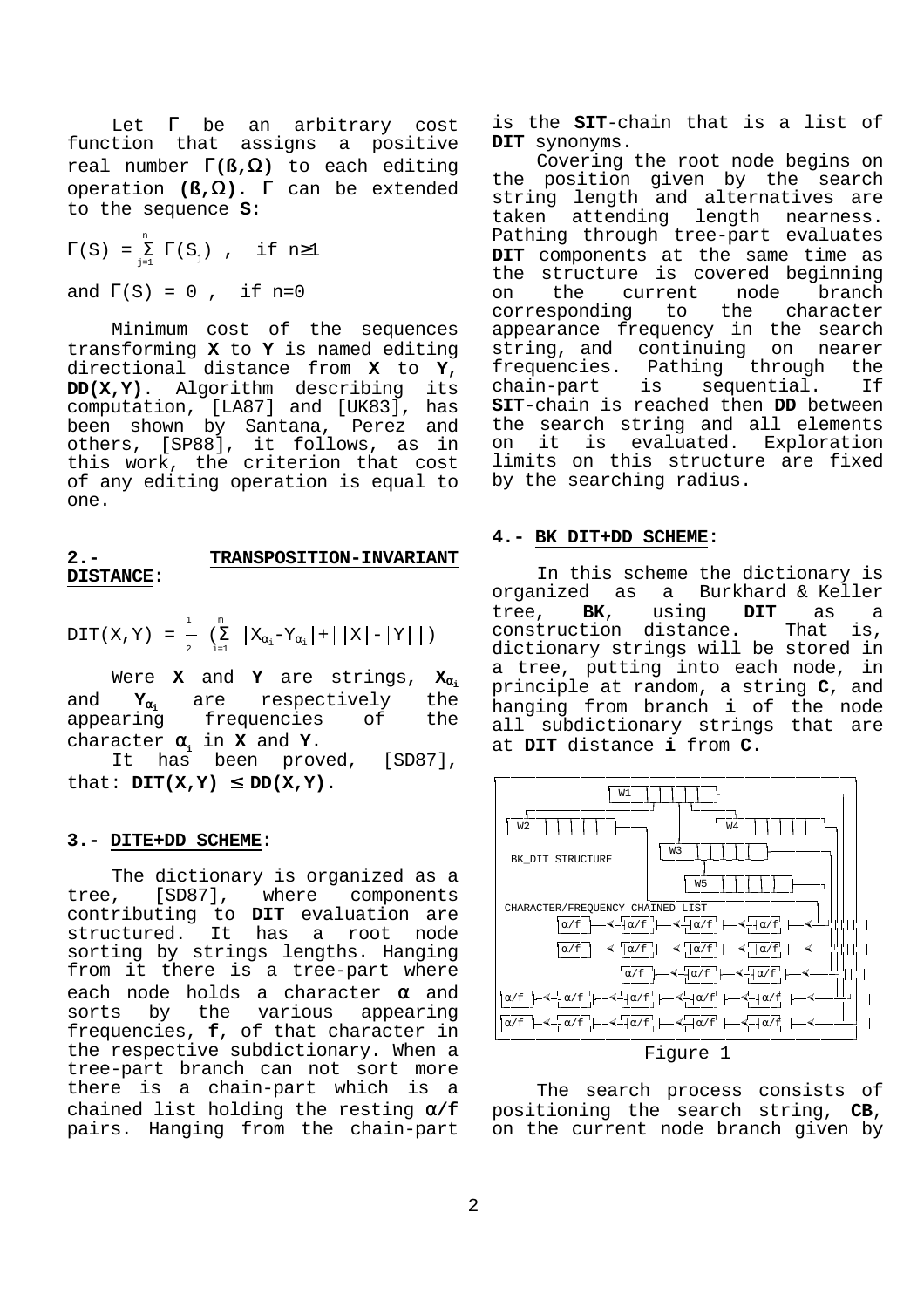its **DIT** to the string in that node, and continuing on all branches in a distance less or equal than **DDM** from that position, according to the usual in best match searches on **BK** trees join cut-off criterion. **DDM** value is at first equal to **DDM**° (greater than minimum **DD** between **CB** an the dictionary strings), when a **DIT** value less or equal than **DDM** is found **DD** is evaluated, if **DD** is less than **DDM** then **DDM=DD**, so in the end **DDM** will be equal to minimum **DD** between the search string and those in the dictionary. **DIT** is used as an adaptive filter to avoid **DD** evaluations. **CMS(DDM)** is the set of dictionary strings whose **DD** from **CB** is **DDM**.

A chained list of nodes, (α**/f-**nodes), hangs from each node of this **BK-**tree, (**BK-**node), as shown in figure 1. Each α**/f-**node holds information about a character and its frequency of appearance in the string joined to the **BK-**node.

In this scheme when a node is acceded the **DIT** between the search string, **CB**, and the string in the **BK-**node must be evaluated, covering all the α**/f-**node chained list. It has been shown, [SP88], that this leads to a higher evaluation of **DIT** components than that doing in the **DITE+DD** scheme, [SD87], thus loosing performance in spite of a decreasing **DD** evaluation.

The same α**/f** pair could appear in different strings, so it is possible to think of a structure which considers a sharing method using a single node for that pair.

The solution proposed in this work is to reduce the number of α**/f-**nodes covered to calculate the **DIT**, by means of sharing them with different chained lists.

## **5.- STRUCTURING THE CHARACTER/FREQUENCY INFORMATION TO FIT SHARING:**

The structure shown in figure 2<br>mots. first, to reduce the attempts, first, to reduce number of **DIT** components to evaluate, and also, to obtain a lower load due to the α**/f-**nodes number decreasing. Number of times that both **DIT** and **DD** must be evaluated does not depend on this organization.

Two types of α**/f-**nodes must be distinguished: Nodes with only one predecessors (**P=1**) and nodes with a number of predecessors greater than one (**P>1**).





**P=1** nodes are shared with the same set of strings that their single predecessor. **P>1** nodes are shared with the set of strings

resulting from the joining of the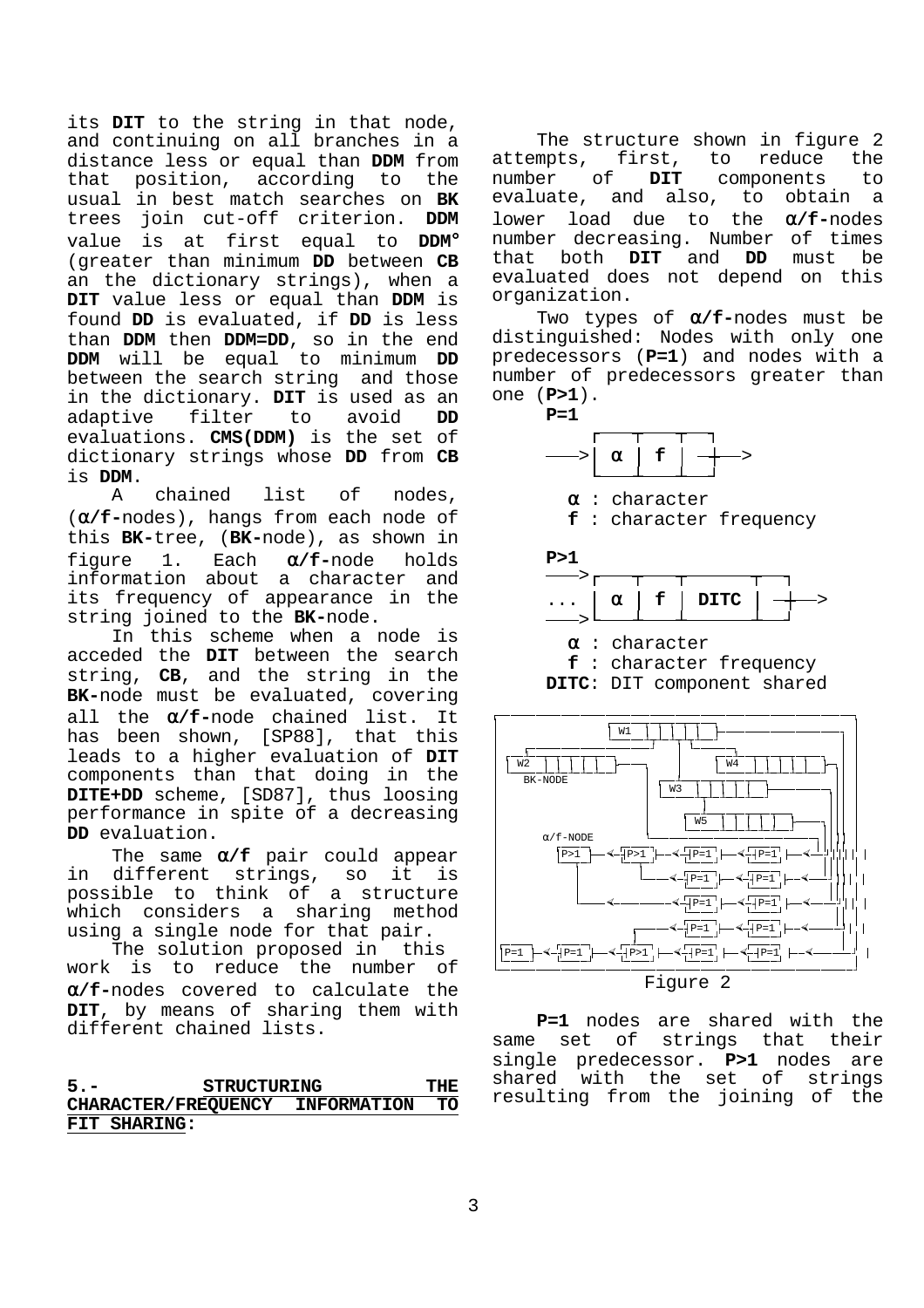strings shared with all their predecessors.

In **P>1** nodes, **DITC** is of use to store the value of the **DIT** components in the α**/f-**nodes from that node to the end. Such a value will be evaluated in the first access computing the **DIT** between the search string and any of the strings sharing the node. When one of this nodes is revisited for the same search string, **DIT** between this and another of the strings sharing it is computed adding the **DITC** content to its current value.

**DIT** evaluation is, on the one hand, more expensive than it is on the without sharing structure, since every time a α**/f-**node is reached, it must be detected if it is of type **P=1** or **P>1**. If it is of the type **P=1 DIT** evaluation continues in the usual way. If on the contrary it is of type **P>1** it must be tested if it has already been visited evaluating **DIT** between the search string and other strings in the dictionary; if the node has not been visited, its address and the current **DIT** value have to be recorded for storing the **DITC** value when **DIT** evaluation has been completed.

On the other hand, if **P>1** nodes are revisited then the evaluation of **DIT** components from that node to the end is saved. This effect increases according to the frequency with which nodes are revisited and the quickness to reach them in the structure.

A mechanism of any kind is needed to distinguish the first visit from later revisits to the node on **P>1** nodes. This can be solved using a search words counter.

The structure construction for information character/frequency sharing needs a research into the α**/f** pair in the dictionary strings in order to make a reasonably good sharing structure.

### **6.- CONSTRUCTION APPROACHES FOR THE DIT COMPONENTS SHARING STRUCTURE:**

Selection of the character/frequency sorting pair in the associated space given by the dictionary strings must be oriented to construct a nodes structure grouping as possible those strings sharing α**/f** pairs, in order to reduce multiple appearance of them.

Following selection approaches are studied:

1.- Random α**/f** pair selection.

2.- Highest appearance frequency α**/f** pair selection.

3.- Random α character selection.

4.- Maximum strings dispersion  $\alpha$ character selection.

# **6.1.- RANDOM** α**/f PAIR SELECTION:**

It consists of randomly selecting an α**/f** pair from those in the dictionary strings and then dividing the strings set into two subsets, one with those strings containing the pair and another with those not containing it. An α**/f-**node holding the selected pair and pointing its predecessor will be created for the set of strings containing the pair. The process is recursively repeated with all generated subsets while they have more than one string. When a subset has only one string, α**/f** pairs still non-treated are not shared with other strings, so, as many **P=1** nodes as resting pairs will be created.

# **6.2.- HIGHEST APPEARANCE FREQUENCY** α**/f PAIR SELECTION:**

Structure construction by this approach is similar to that of the above paragraph, but the selected α**/f** pair will be that contained by a highest number of strings. Since maximum sharing is attempted, in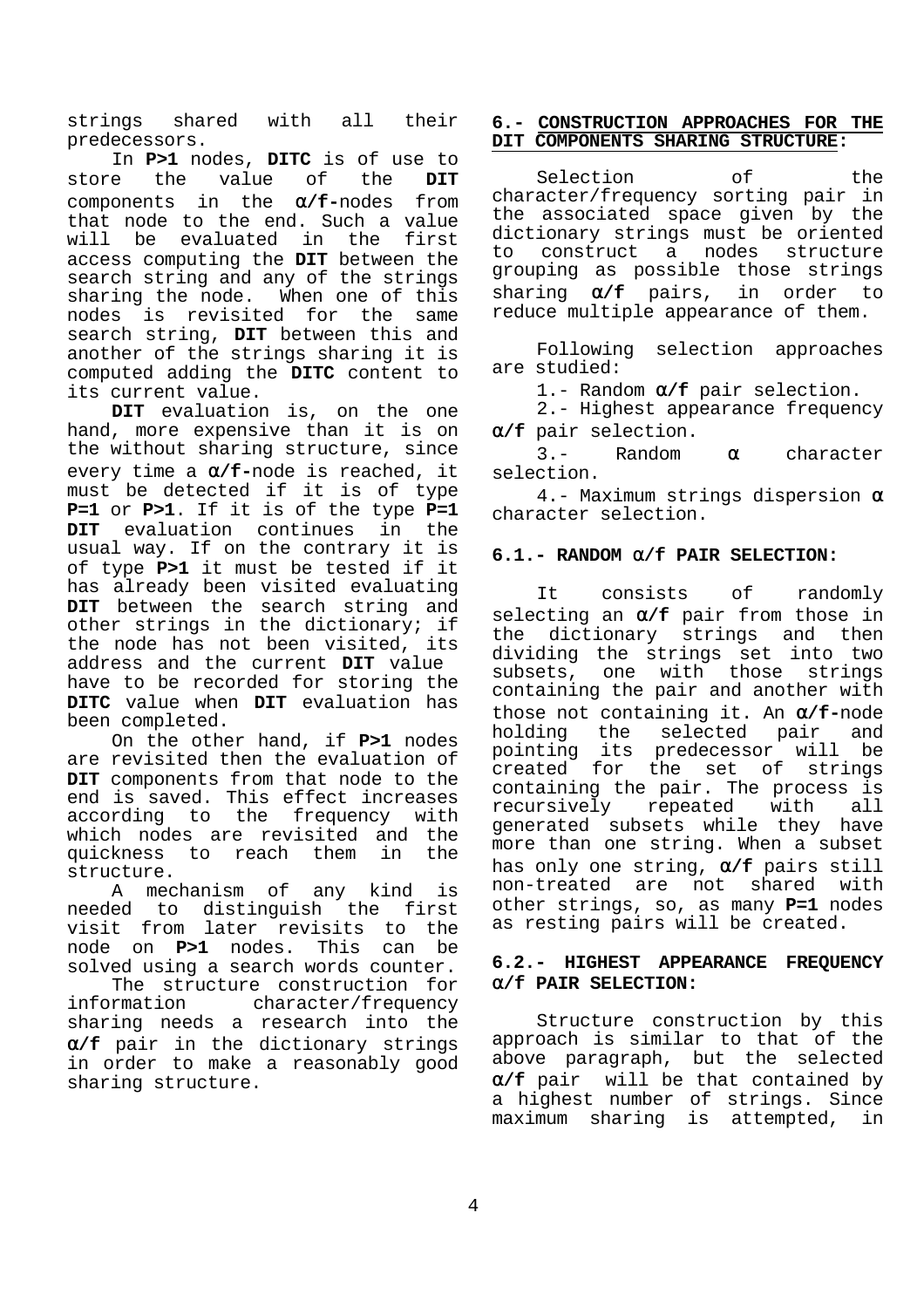each set that **α/f** pair shared with a<br>highest number of strings is of strings is selected.

### **6.3.- RANDOM** α **CHARACTER SELECTION:**

While more than one string will exist and characters will remain to treat, a character  $\alpha$  is randomly selected from those remaining. As much α**/f-**nodes as different frequency values of the character  $\alpha$ in the considered subset are created for this character, dividing such subset into new subsets containing the strings with the different  $\alpha$ appearing frequencies. The rest of the considerations are similar to those in the above paragraph.

## **6.4.- MAXIMUM STRINGS DISPERSION** α **CHARACTER SELECTION:**

Structure construction by this approach is similar to that of the above paragraph but character selection is not random. Maximum dispersion of the number of hanging from each subset branch strings distribution is attempted, since it is supposed that a higher dispersion will give rise to a higher sharing. To maximize dispersion that character  $\alpha$  for which the dividing original subsets cardinals squares addition is minimum is selected.

## **7.- BK TREE CONSTRUCTION ACCORDING TO THE SHARING STRUCTURE:**

Each of the proposed sharing structure construction approaches give rise to a α**/f-**nodes organization which does not depend on the dictionary strings distribution on the **BK** tree.

It seems reasonable to think that, during search process, the sharing structure performance with respect to **DIT** components evaluation will be better the closer the treated strings are to it. However,

the order in which strings are treated during searching is fixed by the **BK** tree organization. So it is possible to establish a searching structure construction approach to get a better performance of **DIT** components evaluations which will lead to a better performance of the structure considered in all.

Such a construction **BK** tree approach can be expressed as: putting in each tree node the string which will share a greater number of α**/f** pairs with all the other strings hanging from it.

#### **8.- EXPERIMENTAL RESULTS AND CONCLUSIONS:**

To perform the experiments, a dictionary of 2089 strings was used. Searches were achieved for



Figure 3

different sets of strings obtained from a distorting process over the<br>good strings dictionary. The strings dictionary. The distorting grade is shown for every case.

Table 1 shows, for proposed approaches, the values of the sharing ratio, defined as follow: **100\*(1-NC/NT)**, where **NC** is the number of α**/f** nodes in the structure and **NT** is the total number of non-equal characters per string in the dictionary.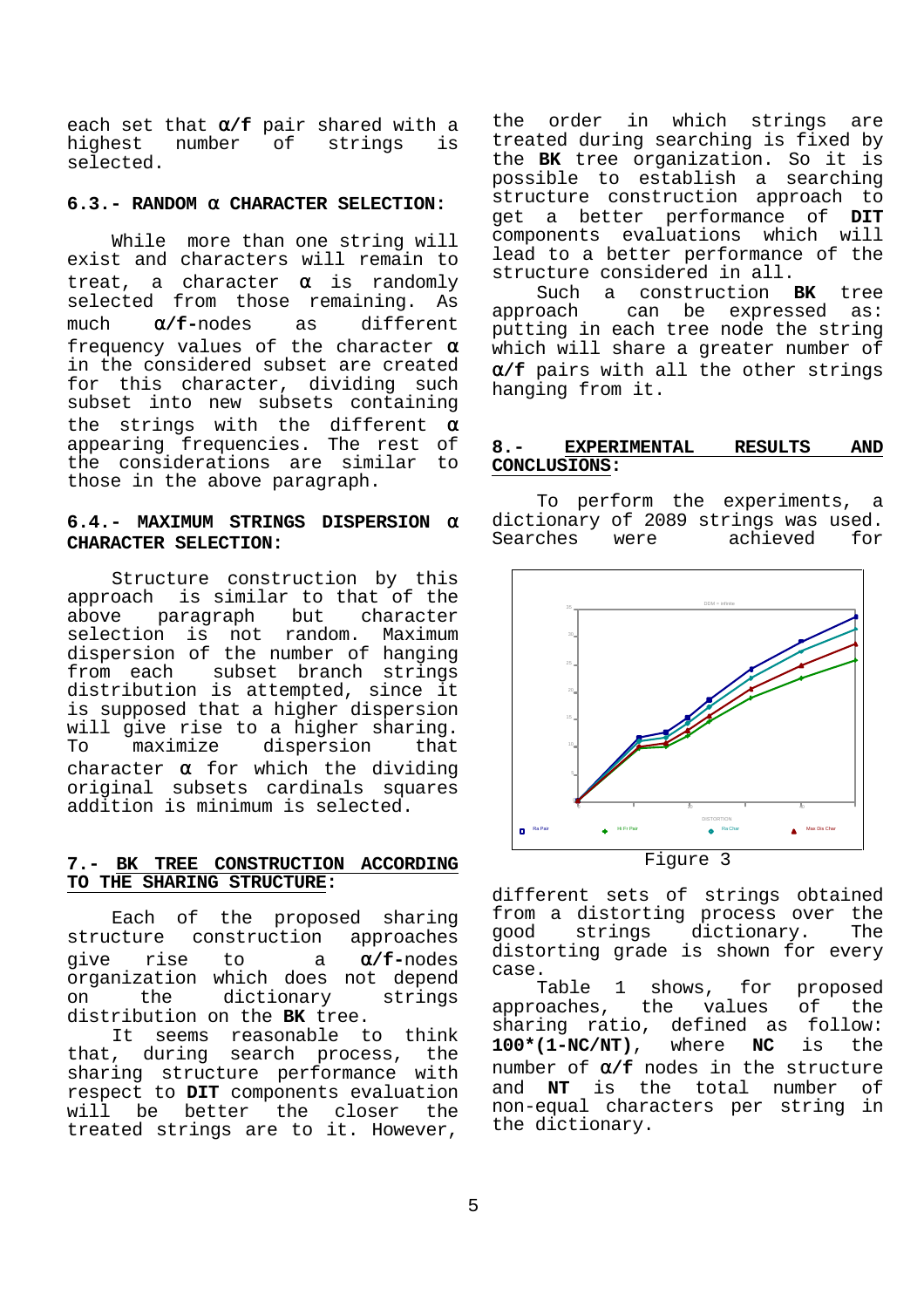This ratio measures the sharing structure occupation improvement, figure 2, against the separate lists of α/f nodes organization, figure 1.

|             | CONSTRUCTION APPROACHES<br>OF THE SHARING STRUCTURE                                       | SHARING<br><b>RATTO</b> |
|-------------|-------------------------------------------------------------------------------------------|-------------------------|
| $\parallel$ | RANDOM $\alpha$ /f PAIR<br>HIGHEST FREOUENCY $\alpha/f$ pair<br>RANDOM $\alpha$ CHARACTER | 16.24<br>30.71<br>17.60 |
|             | MAXIMUM STRINGS DISPERSION $\alpha$ CHARACTER                                             | 22.50                   |

| anı |  |
|-----|--|
|     |  |

Like figure 3 shows random



selection approaches of the sorting object give a worse performance than those oriented to maximize sharing. On random cases, character  $\alpha$ selection approach presents a better behaviour than α**/f** approach.



However, when decision is oriented to a more complex approach, a reversing occurs to this trend. So goodness of α**/f** pair approach is the greatest reached with these approaches. These behaviours are according to relationships shown in table 1. Furthermore, although with all these approaches the performance gets worse with distortion, with more frequent α**/f** pair this process is slower. So this approach is the most adequate for both load and searching processes viewpoint.

It is convenient to note that figures 3 do not represent the global performance of this schemes but only a partial view, although it is the distinctive aspect since all<br>other tasks are similar and other tasks are similar and independent of the sharing structure construction approach.

A notable reduction of **DIT** percent with respect to **BK\_DIT+DD** scheme has been obtained, figure 4, by means of sharing **DIT** components, **S-HFP**. This becomes more evident with increasing distortion, in spite of more **DIT**s always being evaluated than in **DITE+DD** scheme.

As figure 4 shows, the performance of the proposed search scheme does not approach as closely as hoped to that of **DITE+DD**, figure 5. That is due to the greater complexity of its **DIT** evaluations, as mentioned in section 5. The greater complexity of **DIT** evaluation leads to a result which, at low distortions, is slightly worse than that for **BK\_DIT+DD**, but with an increase in distortion, figure 5, a better **DIT** evaluation becomes clear since use of sharing improves with the increment in the number of explored strings.